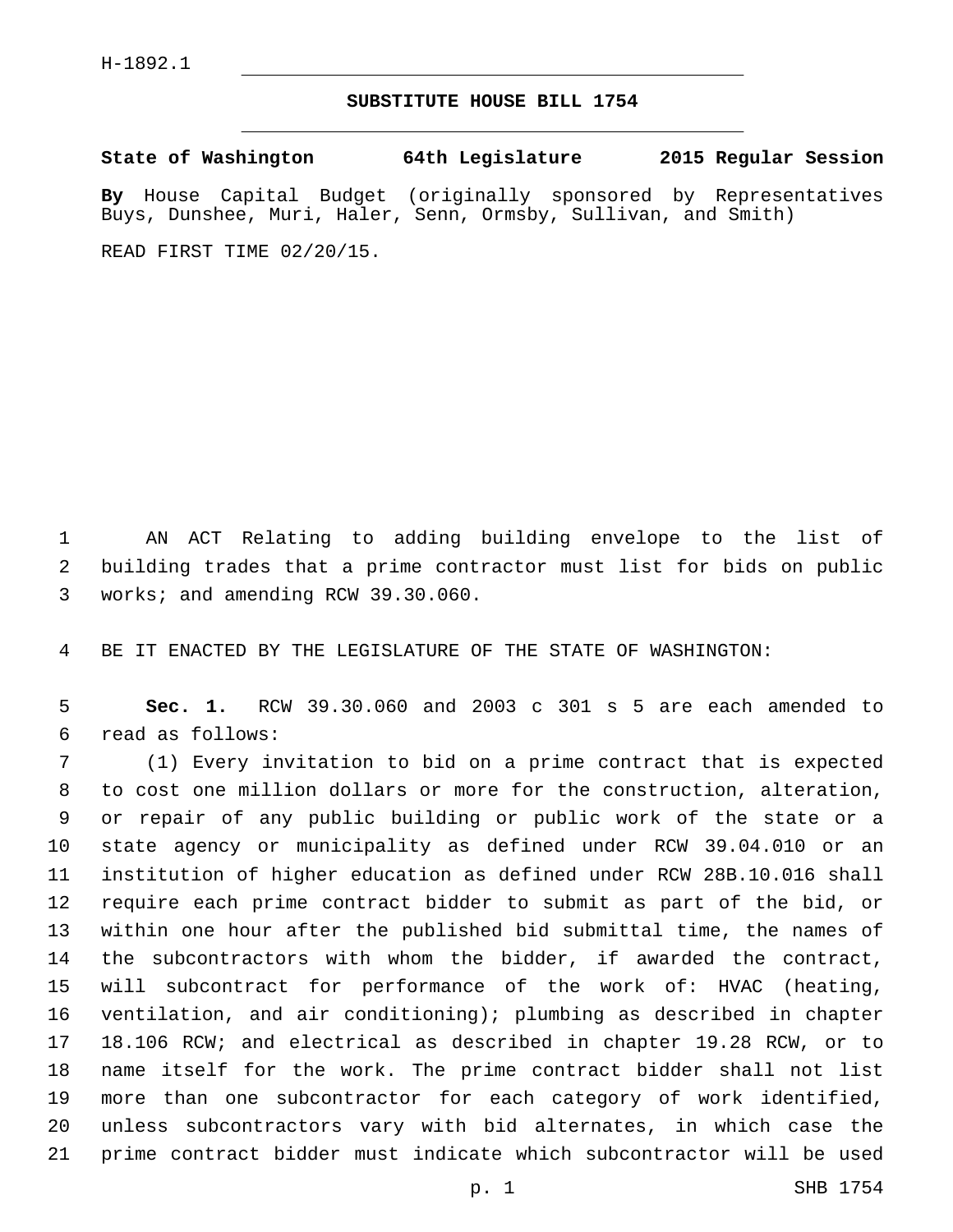for which alternate. Failure of the prime contract bidder to submit as part of the bid the names of such subcontractors or to name itself to perform such work or the naming of two or more subcontractors to perform the same work shall render the prime contract bidder's bid 5 nonresponsive and, therefore, void.

 (2) At the time the public entity establishes the low responsive bidder and provides intent to award the contract to the prime contractor, the list of all subcontractors, including subcontract work performed for the building envelope, must be provided to the 10 public entity. Failure of the prime contractor to list the names of all subcontractors or to name itself to perform the work or the 12 naming of two or more subcontractors to perform the same work may render the contract void.

 (3) Substitution of a listed subcontractor in furtherance of bid shopping or bid peddling before or after the award of the prime contract is prohibited and the originally listed subcontractor is entitled to recover monetary damages from the prime contract bidder who executed a contract with the public entity and the substituted subcontractor but not from the public entity inviting the bid. It is the original subcontractor's burden to prove by a preponderance of the evidence that bid shopping or bid peddling occurred. Substitution of a listed subcontractor may be made by the prime contractor for the 23 following reasons:

 (a) Refusal of the listed subcontractor to sign a contract with 25 the prime contractor;

(b) Bankruptcy or insolvency of the listed subcontractor;

 (c) Inability of the listed subcontractor to perform the 28 requirements of the proposed contract or the project;

 (d) Inability of the listed subcontractor to obtain the necessary license, bonding, insurance, or other statutory requirements to 31 perform the work detailed in the contract; or

 (e) The listed subcontractor is barred from participating in the project as a result of a court order or summary judgment.

 ( $(\frac{43}{})$ )  $(4)$  The requirement of this section to name the prime contract bidder's proposed HVAC, plumbing, and electrical subcontractors applies only to proposed HVAC, plumbing, and electrical subcontractors who will contract directly with the prime contract bidder submitting the bid to the public entity.

 (( $(4)$ )) (5) This section does not apply to job order contract 40 requests for proposals under RCW ((39.10.130)) 39.10.420.